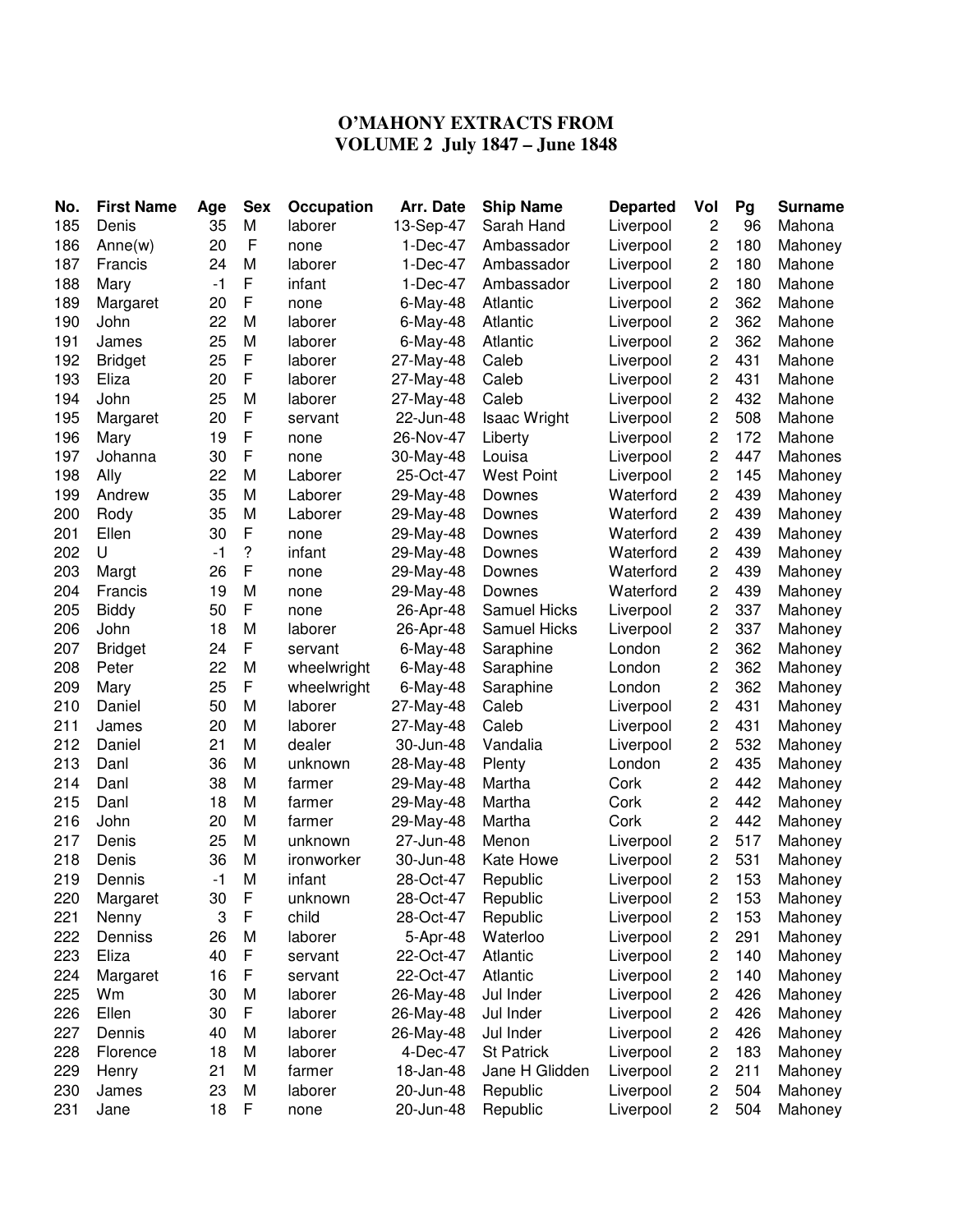| No. | <b>First Name</b> | Age | <b>Sex</b>  | Occupation | Arr. Date | <b>Ship Name</b> | <b>Departed</b> | Vol                     | Pg  | <b>Surname</b> |
|-----|-------------------|-----|-------------|------------|-----------|------------------|-----------------|-------------------------|-----|----------------|
| 232 | James             | 16  | M           | laborer    | 20-Jun-48 | Republic         | Liverpool       | 2                       | 504 | Mahoney        |
| 233 | Jane              | 17  | F           | none       | 13-Sep-48 | Kalamazoo        | Liverpool       | 2                       | 101 | Mahoney        |
| 234 | Jas               | 23  | M           | laborer    | 17-Jul-47 | Martha           | Cork            | 2                       | 5   | Mahoney        |
| 235 | Tim               | 19  | М           | laborer    | 17-Jul-47 | Martha           | Cork            | 2                       | 5   | Mahoney        |
| 236 | Kean              | 40  | М           | tailor     | 10-Sep-47 | Columbia         | Liverpool       | 2                       | 94  | Mahoney        |
| 237 | Jas               | 28  | М           | laborer    | 10-Sep-47 | Columbia         | Liverpool       | $\overline{c}$          | 94  | Mahoney        |
| 238 | Thomas            | 60  | М           | weaver     | 28-Oct-47 | Republic         | Liverpool       | $\overline{c}$          | 152 | Mahoney        |
| 239 | Thomas            | 25  | М           | laborer    | 24-Jun-48 | Eliza            | Liverpool       | 2                       | 512 | Mahoney        |
| 240 | Patt              | 24  | M           | unknown    | 5-Jun-48  | Industry         | Dublin          | 2                       | 470 | Mahoney        |
| 241 | U(w)              | 20  | F           | unknown    | 5-Jun-48  | Industry         | Dublin          | $\overline{c}$          | 470 | Mahoney        |
| 242 | Michael           | 21  | М           | laborer    | 22-Oct-47 | Atlantic         | Liverpool       | 2                       | 140 | Mahoney        |
| 243 | Mich              | 45  | М           | laborer    | 2-Aug-47  | Columbia         | Liverpool       | 2                       | 50  | Mahoney        |
| 244 | John              | 40  | М           | laborer    | 20-Jun-47 | Chiefton         | Cork            | 2                       | 502 | Mahoney        |
| 245 | John              | 25  | Μ           | laborer    | 29-May-48 | Downes           | Waterford       | 2                       | 439 | Mahoney        |
| 246 | John              | 24  | M           | weaver     | 28-Oct-47 | Republic         | Liverpool       | 2                       | 152 | Mahoney        |
| 247 | Jeremiah          | 24  | M           | laborer    | 19-Jan-48 | Victoria         | London          | 2                       | 213 | Mahoney        |
| 248 | Andrew            | 5   | M           | child      | 22-May-48 | Chester          | Liverpool       | 2                       | 409 | Mahonny        |
| 249 | Jerry             | 50  | М           | mechanic   | 22-May-48 | Chester          | Liverpool       | 2                       | 409 | Mahonny        |
| 250 | Jerry             | 10  | Μ           | mechanic   | 22-May-48 | Chester          | Liverpool       | 2                       | 409 | Mahonny        |
| 251 | Michael           | 1   | M           | Infant     | 22-May-48 | Chester          | Liverpool       | 2                       | 409 | Mahonny        |
| 252 | Ann               | 23  | F           | wife       | 20-Mar-48 | Jamestown        | Liverpool       | 2                       | 255 | Mahony         |
| 253 | Denis             | 27  | М           | carpenter  | 20-Mar-48 | Jamestown        | Liverpool       | 2                       | 255 | Mahony         |
| 254 | <b>Bridget</b>    | 1   | F           | Infant     | 20-Mar-48 | Jamestown        | Liverpool       | 2                       | 255 | Mahony         |
| 255 | Anna              | 21  | F           | none       | 2-Jul-47  | South Carolina   | Dublin          | 2                       | 1   | Mahony         |
| 256 | Thos              | 28  | М           | shoemaker  | 24-May-48 | Wakefield        | Cork            | $\overline{c}$          | 419 | Mahony         |
| 257 | Mary              | 20  | F           | shoemaker  | 24-May-48 | Wakefield        | Cork            | 2                       | 419 | Mahony         |
| 258 | Barbara           | 30  | F           | servant    | 24-May-48 | Wakefield        | Cork            | 2                       | 419 | Mahony         |
| 259 | Ellen             | 14  | F           | servant    | 22-Oct-47 | Atlantic         | Liverpool       | 2                       | 140 | Mahony         |
| 260 | Julia             | 8   | $\mathsf F$ | child      | 22-Oct-47 | Atlantic         | Liverpool       | 2                       | 140 | Mahony         |
| 261 | <b>Bridget</b>    | 8   | F           | child      | 22-Oct-47 | Atlantic         | Liverpool       | $\overline{c}$          | 140 | Mahony         |
| 262 | John              | 4   | M           | child      | 22-Oct-47 | Atlantic         | Liverpool       | $\overline{c}$          | 140 | Mahony         |
| 263 | John              | 40  | М           | farmer     | 31-May-48 | Agnes            | Dublin          | 2                       | 460 | Mahony         |
| 264 | Thomas            | 20  | М           | farmer     | 31-May-48 | Agnes            | Dublin          | 2                       | 460 | Mahony         |
| 265 | Mary              | 19  | $\mathsf F$ | farmer     | 31-May-48 | Agnes            | Dublin          | 2                       | 460 | Mahony         |
| 266 | Ellen             | 18  | F           | farmer     | 31-May-48 | Agnes            | Dublin          | 2                       | 460 | Mahony         |
| 267 | Cath              | 15  | $\mathsf F$ | farmer     | 31-May-48 | Agnes            | Dublin          | 2                       | 460 | Mahony         |
| 268 | Margt             | 13  | F           | farmer     | 31-May-48 | Agnes            | Dublin          | 2                       | 460 | Mahony         |
| 269 | Johanna           | 1   | F           | Infant     | 31-May-48 | Agnes            | Dublin          | 2                       | 460 | Mahony         |
| 270 | Catherine         | 48  | F           | Servant    | 22-Apr-48 | Margaret         | Cork            | 2                       | 327 | Mahony         |
| 271 | Margaret          | 18  | F           | Spinster   | 22-Apr-48 | Margaret         | Cork            | 2                       | 327 | Mahony         |
| 272 | Thomas            | 38  | M           | Farmer     | 22-Apr-48 | Margaret         | Cork            | 2                       | 327 | Mahony         |
| 273 | Catherine         | 30  | F           | Spinster   | 13-Apr-47 | Izaac Walton     | Liverpool       | 2                       | 100 | Mahony         |
| 274 | Catherine         | 28  | F           | none       | 12-Jun-47 | Montreal         | Liverpool       | 2                       | 484 | Mahony         |
| 275 | Margaret          | 18  | F           | none       | 12-Jun-47 | Montreal         | Liverpool       | 2                       | 484 | Mahony         |
| 276 | Conceize          | 18  | M           | none       | 20-Apr-48 | Atlas            | Liverpool       | 2                       | 320 | Mahony         |
| 277 | Cornelius         | 32  | M           | unknown    | 6-Apr-48  | Italy            | Liverpool       | 2                       | 295 | Mahony         |
| 278 | Mary              | 30  | F           | laborer    | 6-Apr-48  | Italy            | Liverpool       | 2                       | 295 | Mahony         |
| 280 | D                 | 20  | M           | laborer    | 19-Jul-47 | Sarah Sands      | Liverpool       | $\overline{\mathbf{c}}$ | 20  | Mahony         |
| 281 | Edward            | 21  | М           | laborer    | 24-Apr-48 | Rio Grande       | Liverpool       | 2                       | 334 | Mahony         |
| 282 | Margaret          | 20  | F           | none       | 12-Jun-48 | Montreal         | Liverpool       | $\overline{c}$          | 484 | Mahony         |
| 283 | Eliza             | 18  | $\mathsf F$ | none       | 12-Jun-48 | Montreal         | Liverpool       | 2                       | 484 | Mahony         |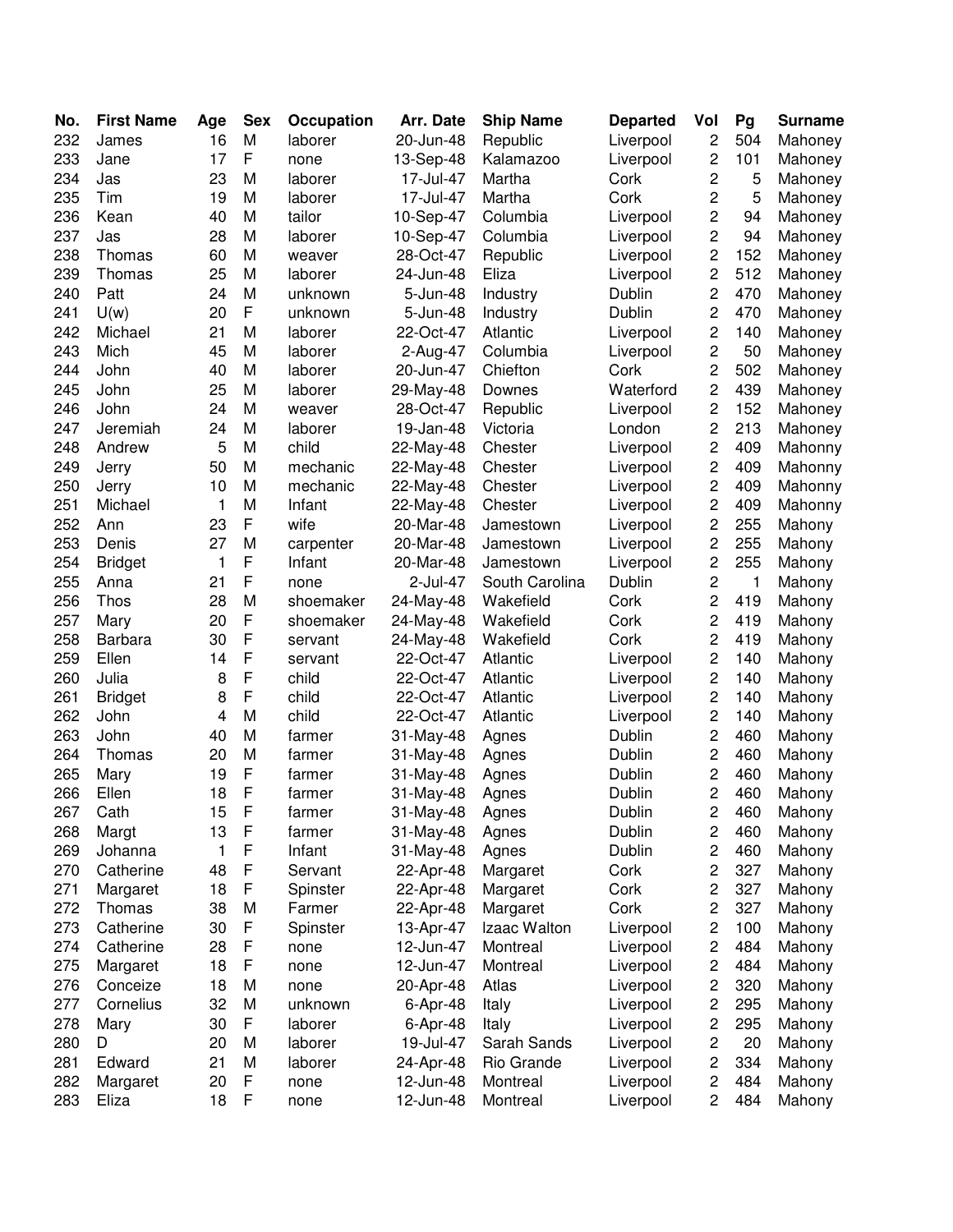| No. | <b>First Name</b> | Age | <b>Sex</b>  | Occupation | Arr. Date  | <b>Ship Name</b>      | <b>Departed</b> | Vol            | Pg  | <b>Surname</b> |
|-----|-------------------|-----|-------------|------------|------------|-----------------------|-----------------|----------------|-----|----------------|
| 284 | Johanna           | 27  | F           | unknown    | 19-Jun-48  | Widgeon               | Nassau          | $\overline{c}$ | 503 | Mahony         |
| 285 | Margt             | 24  | F           | farmer     | 19-Jun-48  | Widgeon               | Nassau          | 2              | 503 | Mahony         |
| 286 | Ellen             | 32  | F           | unknown    | 19-Jun-48  | Widgeon               | Nassau          | 2              | 503 | Mahony         |
| 287 | Ellen             | 22  | F           | unknown    | 28-Jun-48  | Gov Hinckley          | Cork            | 2              | 519 | Mahony         |
| 288 | Mary A            | 26  | F           | spinster   | $1-May-48$ | Downes                | Waterford       | 2              | 346 | Mahony         |
| 289 | Francis           | 19  | M           | tailor     | $1-May-48$ | Downes                | Waterford       | 2              | 346 | Mahony         |
| 290 | J                 | 21  | M           | unknown    | 13-Jul-47  | Niagara               | Liverpool       | 2              | 18  | Mahony         |
| 291 | James             | 12  | M           | dressmaker | 17-Jan-48  | Montezuma             | Liverpool       | 2              | 205 | Mahony         |
| 292 | Robert            | 26  | M           | weaver     | 20-Jan-48  | Garrick               | Liverpool       | 2              | 215 | Mahony         |
| 293 | James             | 8   | M           | child      | 20-Jan-48  | Garrick               | Liverpool       | 2              | 215 | Mahony         |
| 294 | Saml              | 10  | M           | none       | 20-Jan-48  | Garrick               | Liverpool       | 2              | 215 | Mahony         |
| 295 | James             | 30  | M           | mechanic   | 22-May-48  | Chester               | Liverpool       | 2              | 409 | Mahony         |
| 296 | Margaret          | 28  | F           | servant    | 22-May-48  | Chester               | Liverpool       | 2              | 409 | Mahony         |
| 297 | Jane              | 18  | F           | seamstress | 29-Jun-48  | Jane                  | Liverpool       | 2              | 528 | Mahony         |
| 298 | Jas               | 26  | M           | Farmer     | 18-Aug-47  | Ellerslie             | Liverpool       | 2              | 68  | Mahony         |
| 299 | John              | 49  | M           | Farmer     | 18-Aug-47  | Ellerslie             | Liverpool       | 2              | 68  | Mahony         |
| 300 | U(w)              | 38  | F           | wife       | 18-Aug-47  | Ellerslie             | Liverpool       | 2              | 68  | Mahony         |
| 301 | Jno               | 27  | M           | farmer     | 18-Aug-47  | Ellerslie             | Liverpool       | 2              | 68  | Mahony         |
| 302 | John              | 25  | M           | laborer    | 1-May-48   | Downes                | Waterford       | 2              | 346 | Mahony         |
| 303 | John              | 24  | M           | mechanic   | 12-Jun-48  | Montreal              | Liverpool       | 2              | 484 | Mahony         |
| 304 | Margaret          | 20  | F           | spinster   | 20-Jun-48  | Chiefland             | Cork            | 2              | 502 | Mahony         |
| 305 | John              | 40  | M           | laborer    | 20-Jun-48  | Chiefland             | Cork            | 2              | 502 | Mahony         |
| 306 | Michael           | 26  | M           | laborer    | 25-Mar-48  | Marmion               | Liverpool       | 2              | 266 | Mahony         |
| 307 | Judy              | 24  | F           | unknown    | 25-Mar-48  | Marmion               | Liverpool       | 2              | 266 | Mahony         |
| 308 | Margaret          | 1   | F           | Infant     | 25-Mar-48  | Marmion               | Liverpool       | 2              | 266 | Mahony         |
| 309 | Judy              | 24  | F           | spinster   | 10-Apr-48  | Ambassadress          | Cork            | 2              | 301 | Mahony         |
| 310 | Julia             | 41  | F           | laborer    | 14-Dec-47  | <b>Bache McEvers</b>  | Cork            | 2              | 186 | Mahony         |
| 311 | M                 | 15  | M           | unknown    | 27-Jul-47  | Patrick Henry         | Liverpool       | $\overline{c}$ | 32  | Mahony         |
| 312 | Mary              | 20  | F           | laborer    | 15-Apr-48  | Montezuma             | Liverpool       | 2              | 308 | Mahony         |
| 313 | Margaret          | 21  | F           | laborer    | 15-Apr-48  | Montezuma             | Liverpool       | 2              | 308 | Mahony         |
| 314 | Mary              | 19  | F           | spinster   | 30-May-48  | <b>Heather Bell</b>   | Limerick        | 2              | 445 | Mahony         |
| 315 | Margt             | 16  | F           | spinster   | 30-May-48  | <b>Heather Bell</b>   | Limerick        | 2              | 445 | Mahony         |
| 316 | Margt             | 24  | F           | farmer     | 20-Jun-48  | Chieftain             | Cork            | 2              | 503 | Mahony         |
| 317 | Mary              | 6   | $\mathsf F$ | child      | 2-Dec-47   | Albers                | Liverpool       | 2              | 181 | Mahony         |
| 318 | Mary              | 15  | F           | spinster   | 10-May-48  | England               | Liverpool       | 2              | 378 | Mahony         |
| 319 | Mary              | 25  | F           | spinster   | 21-May-48  | Margaret              | Waterford       | $\mathbf 2$    | 406 | Mahony         |
| 320 | Mary              | 24  | F           | unknown    | 28-Jun-48  | Gov Hinckley          | Cork            | $\overline{c}$ | 520 | Mahony         |
| 321 | P                 | 25  | M           | unknown    | 24-Jun-48  | Prince Radali         | Cork            | 2              | 27  | Mahony         |
| 322 | Pat               | 25  | M           | seaman     | 20-Jan-48  | Cambridge             | Liverpool       | 2              | 216 | Mahony         |
| 323 | Pat               | 27  | M           | laborer    | 29-Jun-48  | Jane                  | Liverpool       | 2              | 527 | Mahony         |
| 324 | Pat Jr.           | 23  | M           | laborer    | 29-Jun-48  | Jane                  | Liverpool       | 2              | 527 | Mahony         |
| 325 | Patk              | 21  | M           | laborer    | 24-Mar-48  | Yorkshire             | Liverpool       | 2              | 264 | Mahony         |
| 326 | Patrick           | 30  | М           | unknown    | 19-May-48  | Garrick               | Liverpool       | 2              | 397 | Mahony         |
| 327 | Patrick           | 40  | М           | farmer     | 17-Jun-48  | Argyle                | Cork            | 2              | 501 | Mahony         |
| 328 | Thomas            | 30  | М           | wool       | 22-Oct-47  | <b>Isaac Wright</b>   | Liverpool       | 2              | 132 | Mahony         |
| 329 | Tim               | 30  | M           | laborer    | 10-Sep-47  | Columbia              | Liverpool       | 2              | 94  | Mahony         |
| 330 | J                 | 36  | M           | unknown    | 30-Jul-47  | <b>Princess Alice</b> | Dublin          | 2              | 44  | Mahoony        |
| 331 | Kate              | 12  | F           | unknown    | 30-Jul-47  | <b>Princess Alice</b> | Dublin          | 2              | 44  | Mahoony        |
| 332 | Eliza             | 10  | F           | unknown    | 30-Jul-47  | <b>Princess Alice</b> | Dublin          | 2              | 44  | Mahoony        |
| 333 | My                | 9   | F           | child      | 30-Jul-47  | <b>Princess Alice</b> | Dublin          | 2              | 44  | Mahoony        |
| 334 | Pat               | 5   | M           | child      | 30-Jul-47  | <b>Princess Alice</b> | Dublin          | 2              | 44  | Mahoony        |